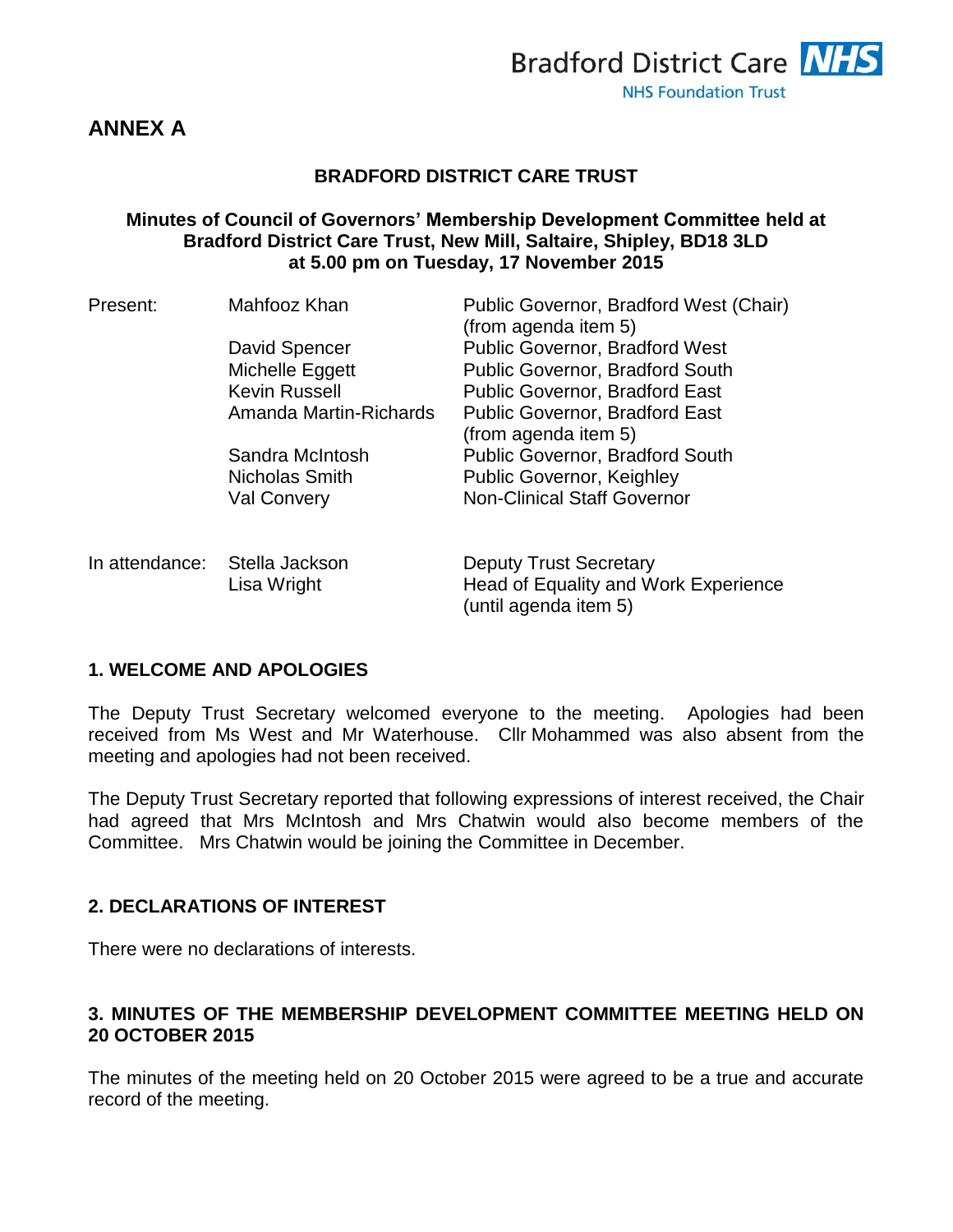### **4. MATTERS ARISING FROM THE MEMBERSHIP DEVELOPMENT COMMITTEE MEETING HELD ON 20 OCTOBER 2015**

## Actions

The Deputy Trust Secretary reported a draft calendar of events would be produced once the local authority had published the local events programme in January/February 2016.

## **5. PRESENTATION ABOUT THE DIVERSITY OF BRADFORD, AIREDALE AND CRAVEN**

The Head of Equality and Work Experience, Lisa Wright, gave a presentation about the diversity of Bradford, Airedale and Craven. During the presentation, Mrs Wright outlined the purpose of her role; key facts in relation to the local area; ways in which the Trust engaged with people from different backgrounds and the challenges to doing this effectively; and work being undertaken within the Trust relating to equality.

During discussion, the following key points were made:

- The term `disability' was used to describe people with both mental and physical disabilities. **Action: Head of Equality and Work Experience to circulate data regarding the percentage of local people with a mental or physical disability;**
- The figures presented were incorporated from 2011 Census data and population figures had increased since then;
- The national Friends and Family Test survey tool was not appealing to young people. Additionally, the wording used in some questions required review;
- The Trust monitored its compliance with Equality Act requirements through the Equality Delivery System framework and an annual performance report to Board;
- The Trust abided by the law, policies and protocol in relation to the care of trans people**;**
- Trust members were invited to declare their sexual orientation and disability via a questionnaire sent to them on joining the Trust. However, only a small number of members returned the questionnaire;
- Governors had a role to play in engaging different communities in the work of the Trust. It was also important that Governors were informed about and invited to participate in relevant engagement activities being undertaken within the Trust. Mrs Jackson reported the Trust was considering how it might join up engagement activities across the Trust more effectively and that any engagement activities notified to her would be incorporated into the calendar of events.

#### **Committee members thanked Mrs Wright for attending the meeting.**

#### **6. MEMBERSHIP STRATEGY OBJECTIVES**

The Deputy Trust Secretary drew Governors' attention to flipcharts containing potential Membership Strategy objectives and actions. These had been drawn from discussions at former Membership Committee meetings. Mrs Jackson invited Governors to: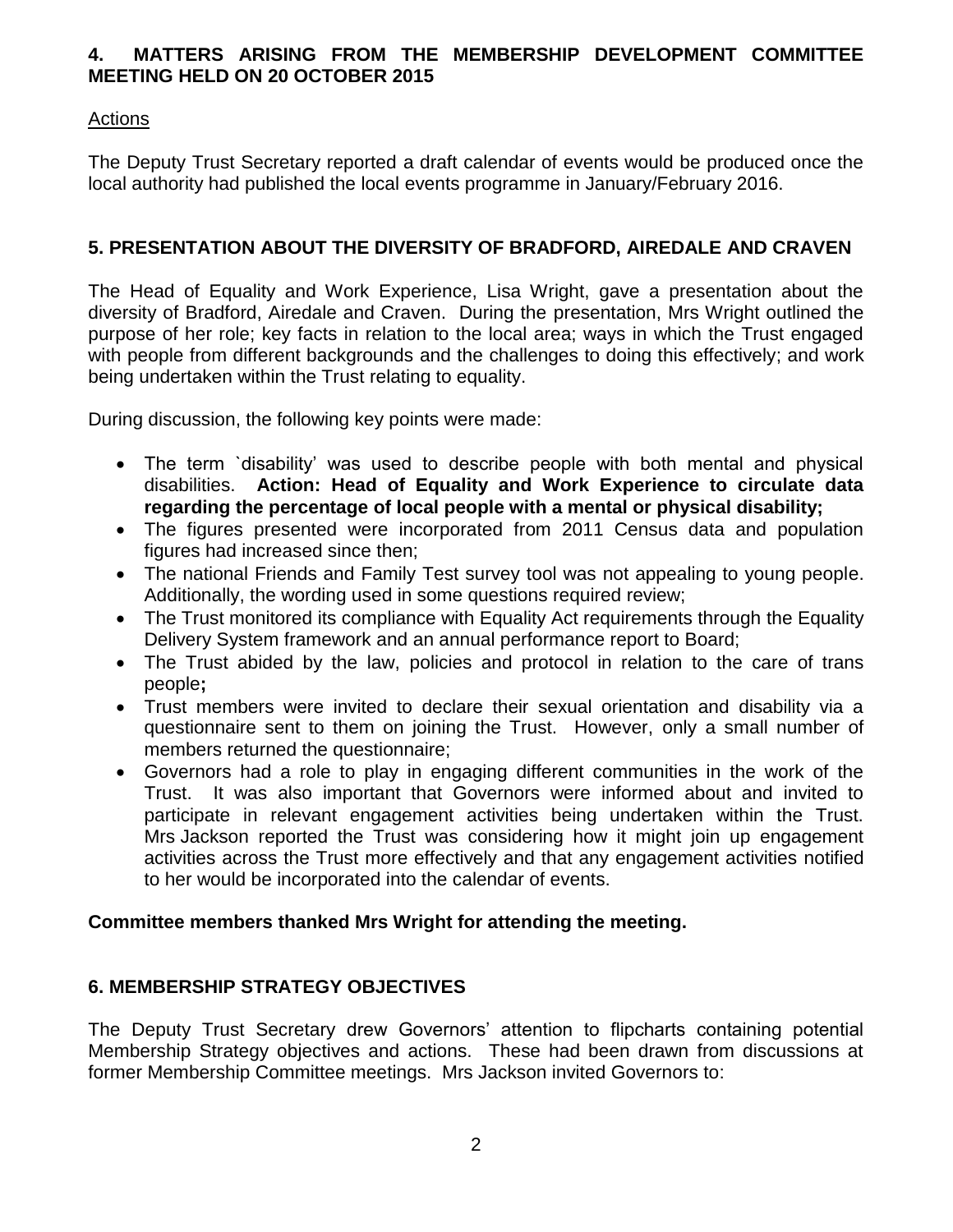- Review the objectives and actions and consider whether any additional objectives and actions were required;
- Review the objectives and actions contained within the 2014/15 Membership Strategy and highlight those which should carry over into the 2015-17 Strategy; and
- Highlight who should be responsible for delivery of the actions: Governors or the Trust.

Committee members placed on the flipcharts post-it notes containing proposed additional actions. They also developed a proposed additional objective relating to the obtaining of feedback from members about the Trust's services. They agreed they should review and prioritise the actions at the next meeting. **Action: Deputy Trust Secretary to organise.** 

### **7. YOU AND YOUR CARE STRATEGIC REFERENCE GROUP**

The Deputy Trust Secretary informed Committee members that the presentation at the January Board-on-the-road meeting would focus on the Membership Strategy and External Relationships. Mrs Jackson invited Governors to contact her or Paul Hogg should they wish to take part in the presentation. Mrs Eggett and Mr Russell expressed an interest in doing so. **Action: Deputy Trust Secretary to forward these expressions of interest to the Trust Secretary.**

#### **8. ANY OTHER BUSINESS**

#### *Membership Committee Meeting in January*

Committee members agreed the Committee should meet again on 19 January at 5.00 pm to consider the draft Membership Strategy**. Action: Deputy Trust Secretary to circulate this date to Committee members.**

There were no other items of business. The meeting concluded at 7.00 pm.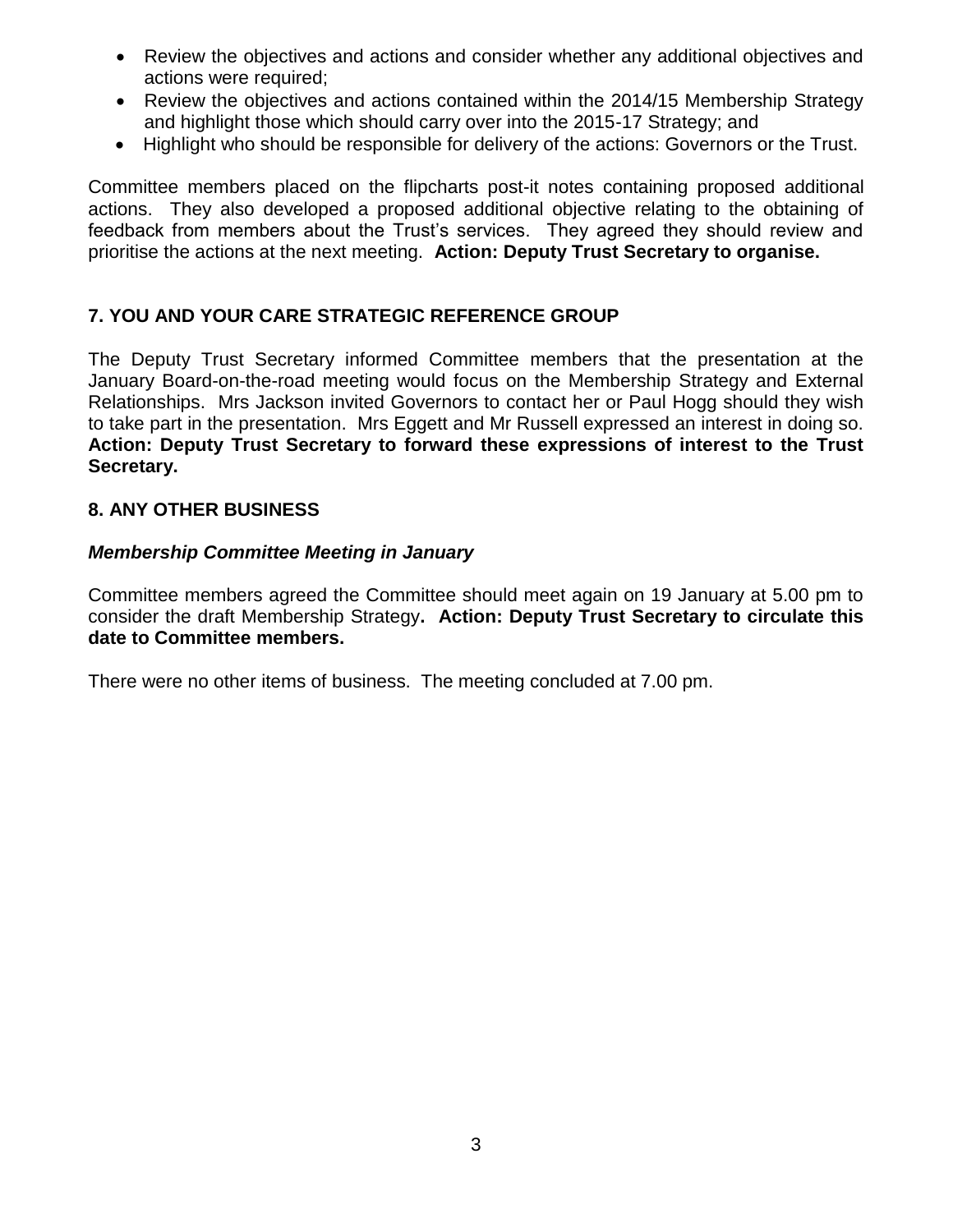# **COUNCIL OF GOVERNORS' MEMBERSHIP DEVELOPMENT COMMITTEE MEETING 17 NOVEMBER 2015**

# **ACTIONS**

| <b>Ref No</b> | Actions requested                                                                                                                                                                                                                                                                                                           | Timescale                | Progress                                                                              |
|---------------|-----------------------------------------------------------------------------------------------------------------------------------------------------------------------------------------------------------------------------------------------------------------------------------------------------------------------------|--------------------------|---------------------------------------------------------------------------------------|
| $9/9/15 - 1$  | <b>Membership Strategy</b>                                                                                                                                                                                                                                                                                                  |                          |                                                                                       |
|               | Produce a calendar of local events, following<br>i)<br>input by Governors.                                                                                                                                                                                                                                                  | November<br>2015 meeting | Incorporated<br>within the<br>actions for<br>consideration by<br>Committee<br>members |
|               | ii) Incorporate an action within the Membership<br>Strategy relating to the development of<br>revised promotional material.                                                                                                                                                                                                 | By January<br>2016       | Incorporated<br>within the<br>actions for<br>consideration by<br>Committee<br>members |
| 20/10/15-2    | <b>Presentation about Research</b><br><b>Research Manager to pursue the</b><br>i)<br>development of a research promotional flyer<br>for use within GP surgeries and by<br>Governors; and                                                                                                                                    | February 2016            |                                                                                       |
|               | Deputy Trust Secretary to incorporate an<br>ii)<br>action within the Membership Strategy<br>relating to a research specific article within<br>the Membership magazine.                                                                                                                                                      | January 2016             |                                                                                       |
| 20/10/15-3    | <b>Membership Representativeness Update</b><br>Deputy Trust Secretary to incorporate the<br>following within the Membership Strategy:<br>The membership magazine to feature a<br>young person specific page; and<br>Young people to be engaged in the work of<br>the Trust through careers and mental<br>health activities. | January 2016             | Incorporated<br>within the<br>actions for<br>consideration by<br>Committee<br>members |
|               | <b>Trust Chair</b> to explore, with the Barnardo's<br>Appointed Governor, the possibility of extending<br>the Barnardo's young people's forum offer to<br>young members of the Trust.                                                                                                                                       | Two months               | Incorporated<br>within the<br>actions for<br>consideration by<br>Committee<br>members |
| 17/11/15-1    | <b>Presentation about the Diversity of Bradford,</b><br>Airedale and Craven                                                                                                                                                                                                                                                 |                          |                                                                                       |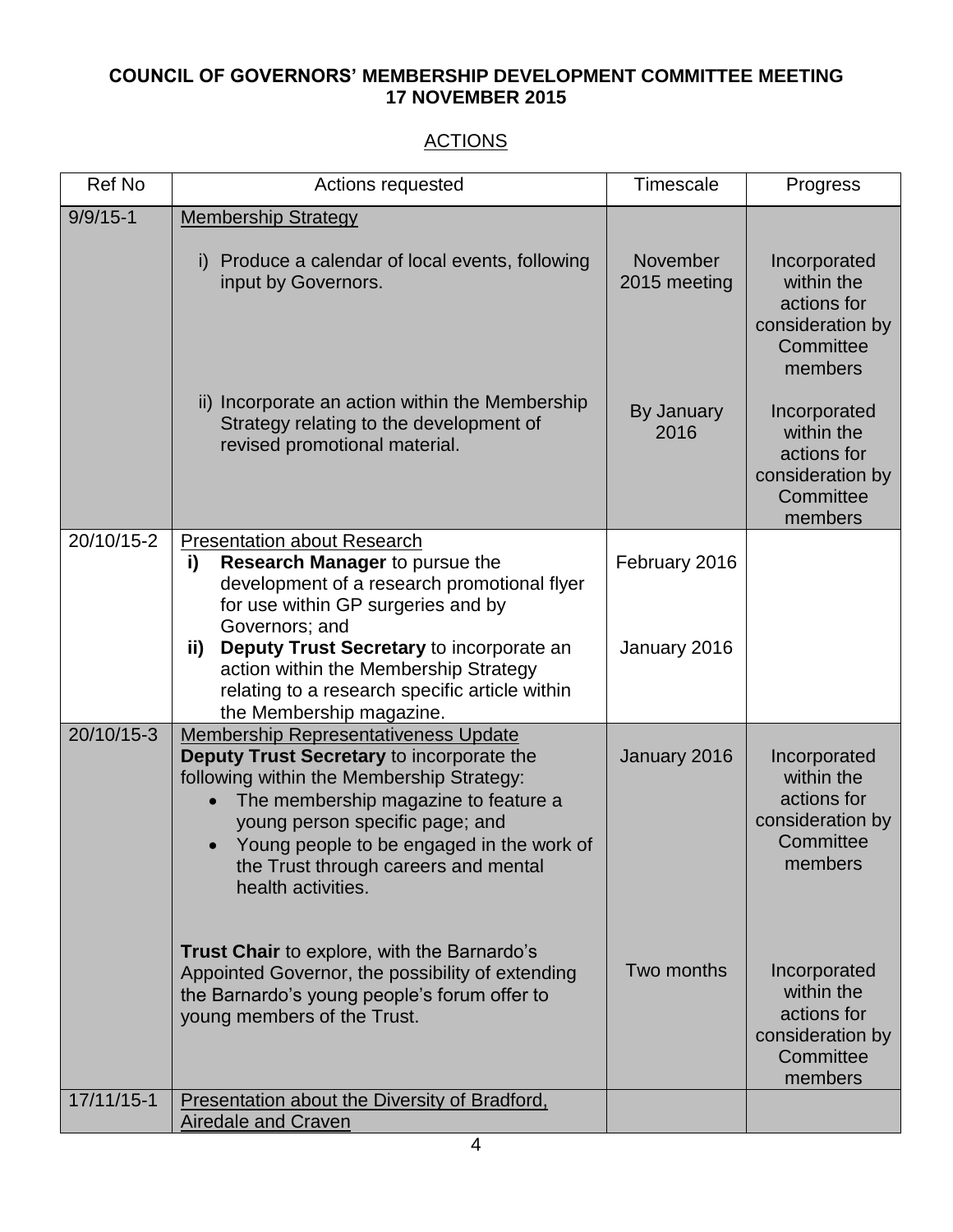|              | <b>Head of Equality and Work Experience to</b><br>circulate to Committee members data regarding<br>the percentage of local people with either a mental<br>or physical disability.                                                  | One week            | Completed     |
|--------------|------------------------------------------------------------------------------------------------------------------------------------------------------------------------------------------------------------------------------------|---------------------|---------------|
| $17/11/15-2$ | <b>Membership Strategy Objectives</b><br>Deputy Trust Secretary to pull together for<br>consideration the objectives and actions identified<br>by Committee members at the 17 November<br>meeting.                                 | December<br>meeting | On the agenda |
| $17/11/15-3$ | You and Your Care Strategic Reference Group<br>Deputy Trust Secretary to inform the Trust<br>Secretary about Miss Eggett's and Mr Russell's<br>interest in taking part in the January Membership<br>Board-on-the-road presentation | One week            | Completed     |
| 17/11/15-4   | <b>Any Other Business</b><br>Deputy Trust Secretary to circulate future<br>meeting dates to Committee members.                                                                                                                     | One week            | Completed     |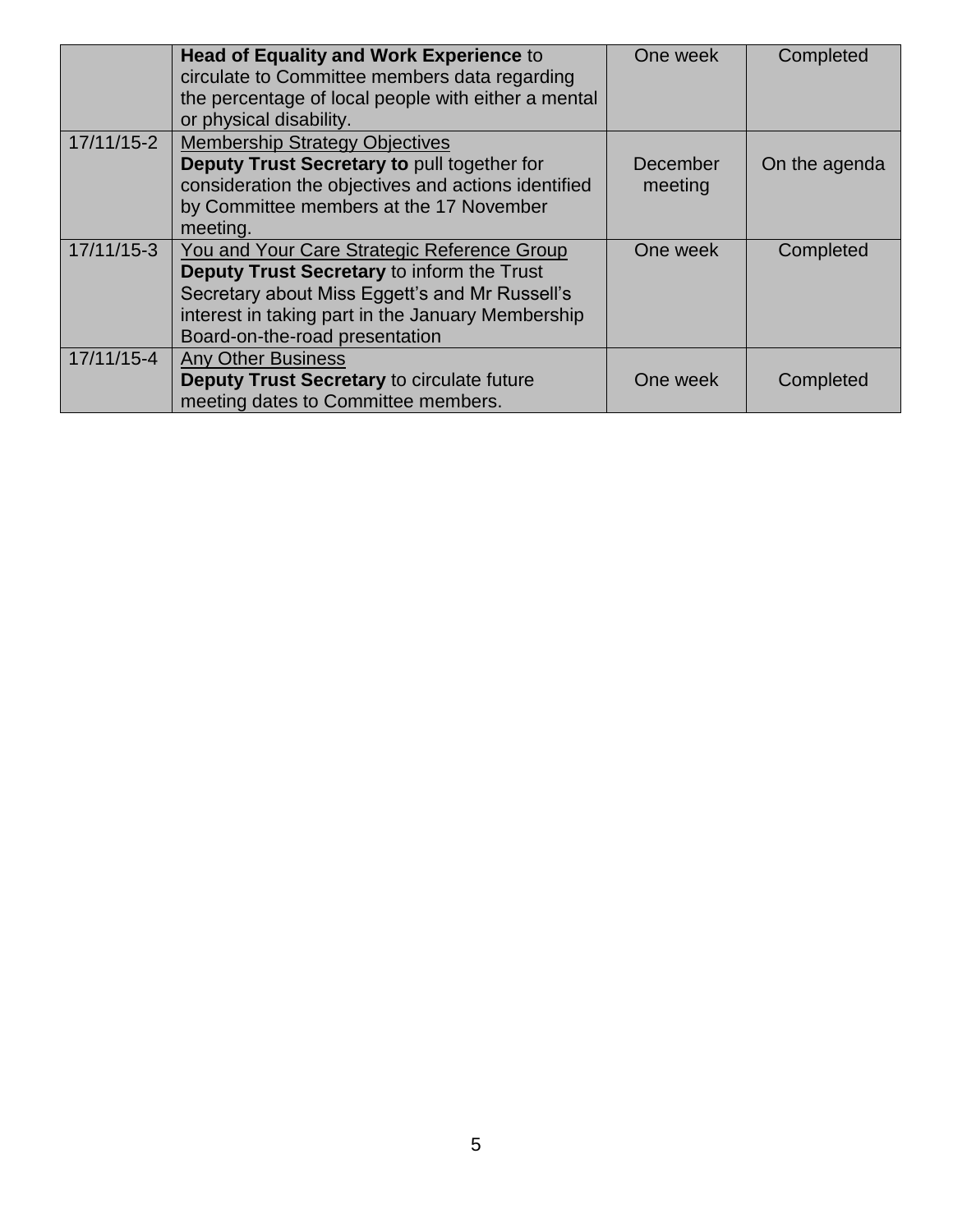

#### **BRADFORD DISTRICT CARE TRUST**

#### **Minutes of Council of Governors' Membership Development Committee held at Bradford District Care Trust, New Mill, Saltaire, Shipley, BD18 3LD at 5.00 pm on Tuesday, 15 December 2015**

| Present: | Ann West             | Public Governor, Shipley (Deputy Chair) |
|----------|----------------------|-----------------------------------------|
|          | David Spencer        | <b>Public Governor, Bradford West</b>   |
|          | Michelle Eggett      | <b>Public Governor, Bradford South</b>  |
|          | <b>Kevin Russell</b> | <b>Public Governor, Bradford East</b>   |
|          | Sandra McIntosh      | <b>Public Governor, Bradford South</b>  |
|          | <b>Hazel Chatwin</b> | <b>Public Governor, Craven</b>          |
|          | Nicholas Smith       | <b>Public Governor, Keighley</b>        |
|          |                      |                                         |

| In attendance: Paul Hogg |                | <b>Trust Secretary</b>        |
|--------------------------|----------------|-------------------------------|
|                          | Stella Jackson | <b>Deputy Trust Secretary</b> |

#### **1. WELCOME AND APOLOGIES**

The Deputy Chair welcomed everyone to the meeting. Apologies had been received from Mrs Martin-Richards and Mrs Convery. Cllr Mohammed, Mr Khan and Mr Waterhouse were also absent from the meeting and apologies had not been received.

#### **2. DECLARATIONS OF INTEREST**

There were no declarations of interests.

#### **3. MINUTES OF THE MEMBERSHIP DEVELOPMENT COMMITTEE MEETING HELD ON 17 NOVEMBER 2015**

The minutes of the meeting held on 17 November 2015 were agreed to be a true and accurate record of the meeting.

### **4. MATTERS ARISING FROM THE MEMBERSHIP DEVELOPMENT COMMITTEE MEETING HELD ON 17 NOVEMBER 2015**

#### Actions

20/10/15-2: Presentation and Research - the Deputy Trust Secretary reported an action had been incorporated into the Membership Strategy actions relating to research.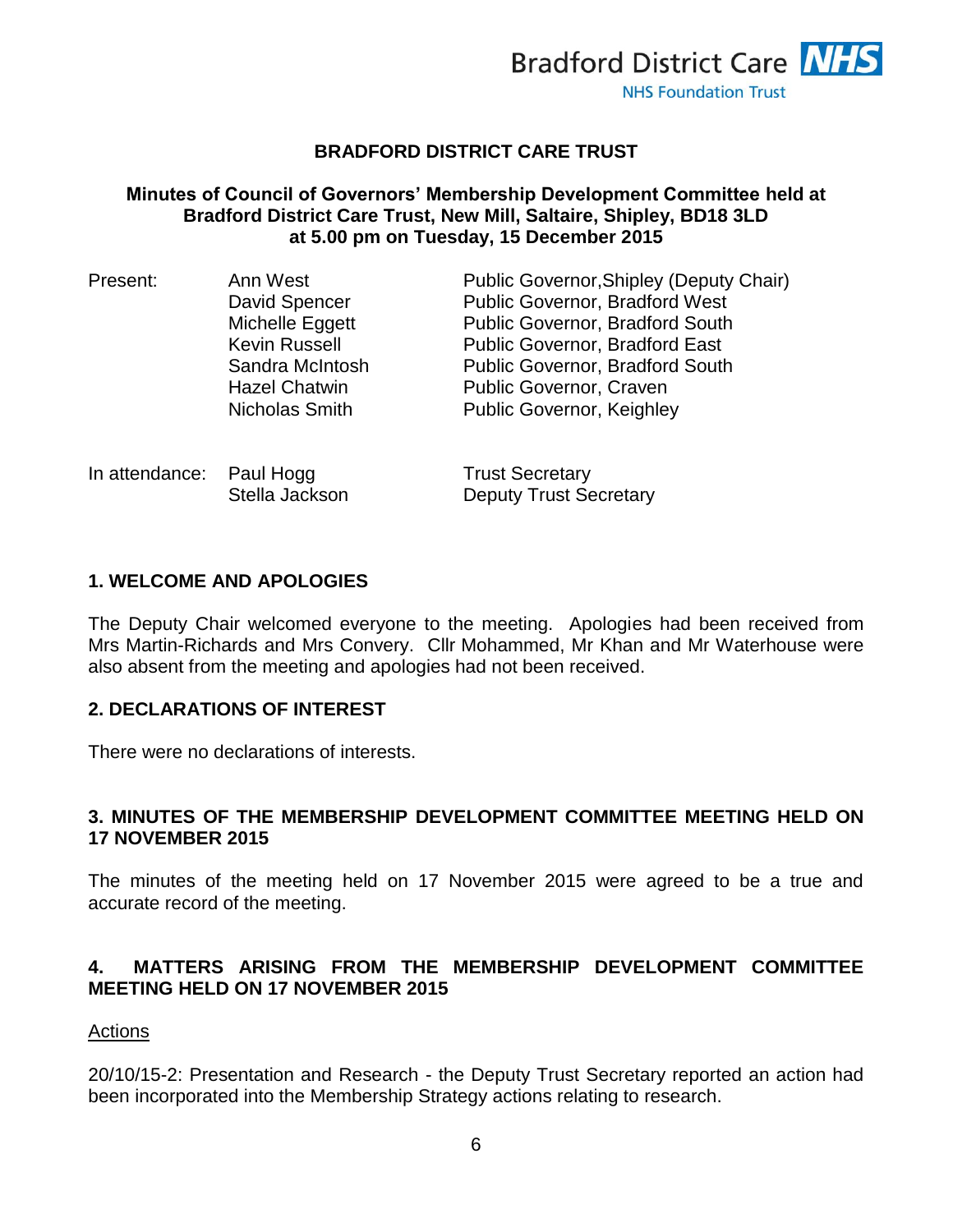# **5. MEMBERSHIP BY CONSTITUENCY AREA**

The Deputy Trust Secretary circulated copies of graphs which showed the representativeness of membership by constituency area and compared this with local population data. Committee members believed the information provided assurance that membership in each constituency area was broadly representative of the local population. They also believed the recruitment of young people as members should continue to be a key objective of the Membership Strategy and recognised that, once a critical mass of young members had been recruited, consideration should be given to the development of bespoke engagement activities.

Committee members agreed that copies of the graphs should be circulated to all Governors with an invitation that they contact the Committee should they have any concerns about the representativeness of the membership. **Action: Deputy Trust Secretary**

Mr Hogg concluded the discussion by reporting that Governors would have an opportunity to report about the representativeness of the membership through the Annual Report.

# **6. MEMBERSHIP STRATEGY OBJECTIVES AND ACTIONS**

The Deputy Trust Secretary circulated to Committee members a document containing the draft Membership Strategy objectives and actions. These had been developed by the Committee at its November meeting. Mrs Jackson invited Committee members to review the objectives and actions and to consider whether any required refreshing. Mr Hogg then reported a `You and Your Care in Action group' had been established to consider how existing Trust-wide engagement activities could be more aligned with membership. Mr Hogg circulated a diagram which depicted how this might occur and considered it important that the role of this group be considered by the Committee when reviewing the actions within the Membership Strategy.

During the ensuing discussion, the following comments were made:

- The work of the You and Your Care in Action group should be reflected within the Strategy actions;
- The You and Your Care in Action group diagram should be shared with Governors at the Governor-only meeting on 28 January. **Action: Trust Secretary;**
- Governors may wish to consider how they might develop their relationships with schools;
- The membership strategy actions should be monitored by the Committee in September 2016 and March 2017. **Action: Deputy Trust Secretary to circulate meeting dates to Committee members**;
- A working party should be established to review the Trust's membership communication tools;
- The Strategy should run from March 2016 until April 2018 with the actions reviewed on an annual basis;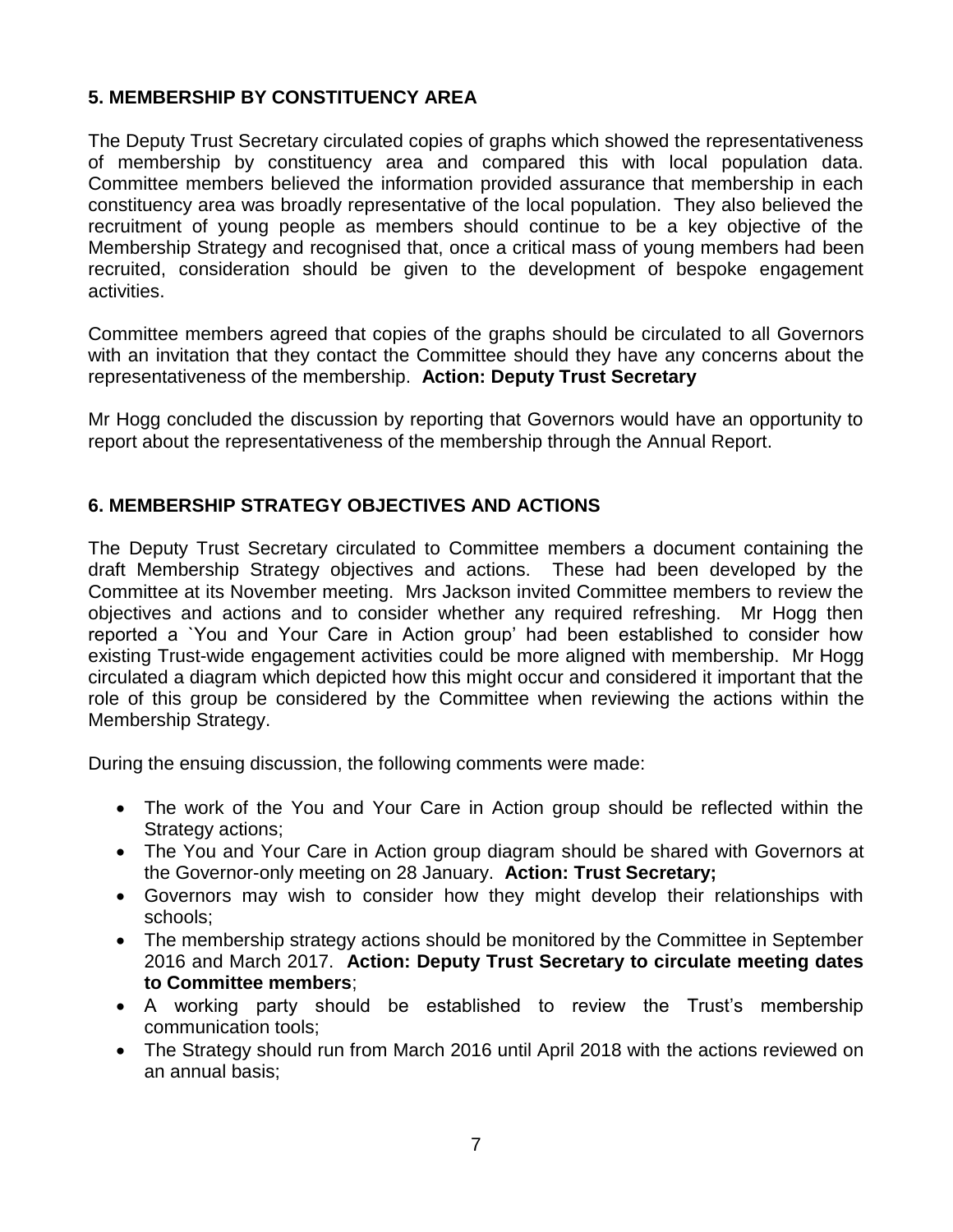- The `explore opportunities to engage young people in the Barnardo's Young Person's Forum' action should be removed as this would be considered ahead of the Strategy being finalised; and
- A variety of communication tools could be used to promote research opportunities within the Trust and this should be reflected within the Strategy actions.

#### **Committee members agreed**:

- **The objectives and actions should be refreshed to reflect comments made at the meeting; and**
- **To consider objective 3 `obtain views from the Trust's members about the services provided by the Trust' at the January meeting of the Committee.**

### **7. ANY OTHER BUSINESS**

#### **Board-on-the-road Presentation in January**

Mr Hogg reported the `Board-on-the-road' presentation in January would focus on the Membership Strategy and requested that an item be included on the next Committee meeting agenda relating to this. **Action: Deputy Trust Secretary**

There were no other items of business. The meeting concluded at 7.10 pm.